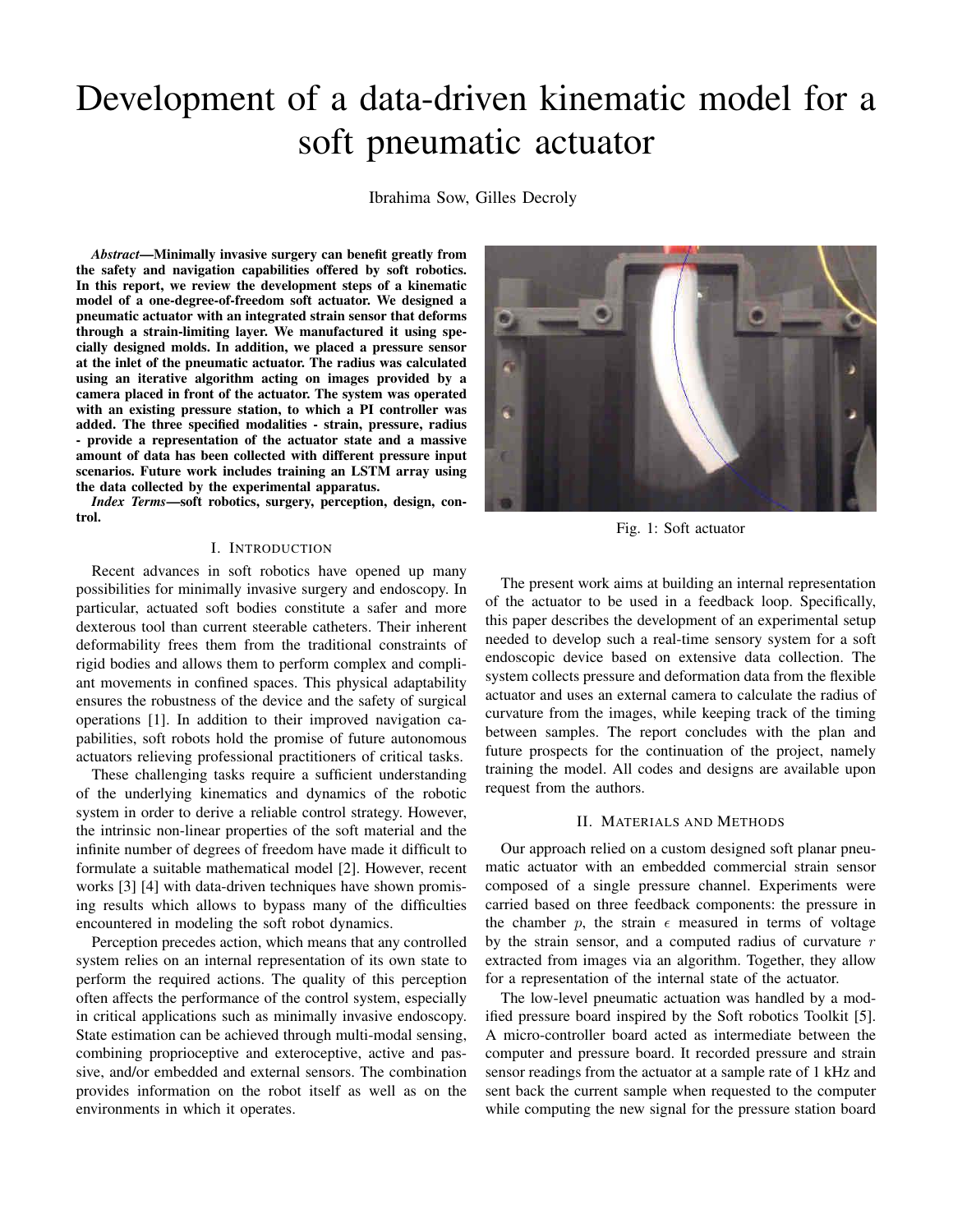

Fig. 2: General overview of the system.

based on its PI controller. In parallel, instant images were processed by the computer to extract the instantaneous radius of curvature. Simultaneous data collection was achieved by issuing a request to send a sample of data from the computer to the microcontroller. A general overview of the experimental set-up is shown in Figure 10. The sample rate was set at 10 Hz for the entire dataset.

### *A. Actuator fabrication and sensor embedding*



Fig. 3: Physical soft actuator (left) - CAD molds model (right)

A conventional fabrication process has been used by designing 3D printed PLA mould whose dimensions were chosen arbitrarily to accommodate resources availability and overall set-up design. The actuator was fabricated out of a common silicon material (Ecoflex-50, Smooth-on Inc.) based on two distinct layers dictated by the moulding process: a semicylindrical top layer containing a cylindrical actuation chamber of 9 mm diameter and a rectangular plate-shaped bottom layer. A strain limiting layer in form of a sheet of paper has been added below the latter in order to constrain the bending motion in one direction and prevent any extension of the actuator. A 4.5" commercial Flex sensor was placed on top of the lower layer, as indicated by the small cut-out extruded onto the mould during the curing process. This position far from the neutral axis of the actuator guarantees a large range of sensor readings. A small amount of silicone was poured between the two layers to take advantage of the inherent adhesion of silicone to bind them together. A view of the actuator along the molds is shown in Figure 3. Silicone tubing was inserted into the pressure chambers to ensure appropriate sealing. Special attention was paid to the sealing and removal of the actuator from the mould.

The embedded Flex sensor was a simple resistive strain sensor. The variable resistor was soldered on a protoboard to a voltage divider with a  $20k\Omega$  resistor along a single-sided operational amplifier whose output voltage is used. The sensor electrical schematics is represented on Figure 4.



Fig. 4: Strain sensor circuit schematics.

#### *B. Actuation and internal controller*

The current work used an already existing pressure station present in the lab shown in Fig. 5 using a dedicated custom board driven by an ATmega328P chip. Air is injected into the chambers using a 12V diaphragm pump and 3/2-way valves whose frequency were fixed at 30Hz due to mechanical constraints.

An analog differential pressure transducer coupled with an instrumentation amplifier has been calibrated using a reference Bourdon tube pressure gauge as shown in Figure 6. Pressure is measured at a sample rate of 1kHz at the inlet of the actuator chambers. We assume pressure uniformity with respect to the actuator. The air flow was controlled via the PWM duty cycle of the valves which ranges from 0 to 70%.

A sample step response for a 35% duty cycle is shown on figure 7. This initial underdamped system showed a initial rising time of about 15 sec. To track the reference pressure at any given time and reduce the significant rise time, a proportional integral (PI) controller based on the pressure sensor signal and running at 50Hz has been tuned and implemented on an ATmega2560. The board communicates over two serial channels set-up to 115200 bit per seconds: one to receive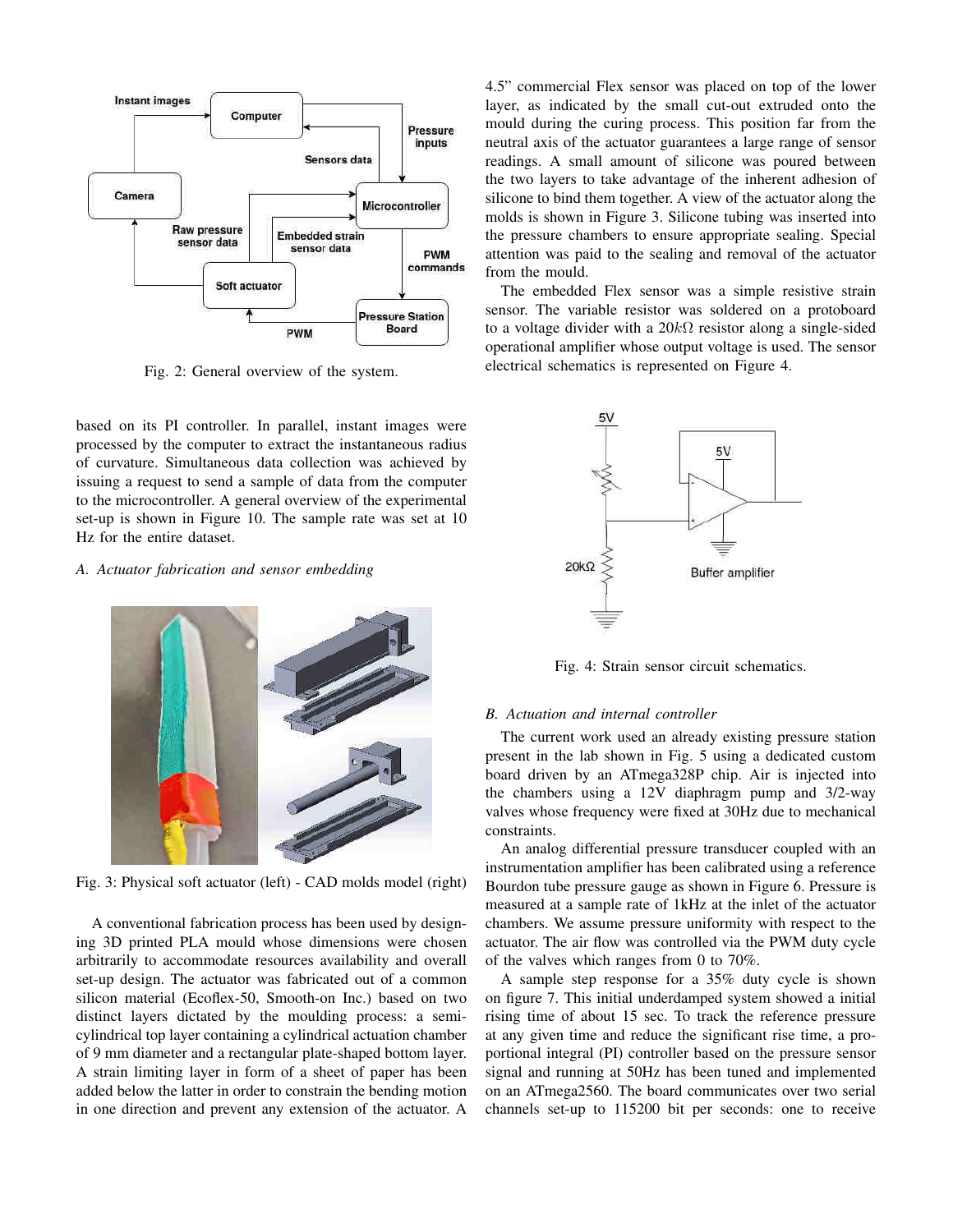

Fig. 5: Pressure station

reference pressure command from the computer and the other to send the adjusted PWM command to the pressure station.

The rise time have been reduced by 67% to 3 seconds thanks to the PI controller. The usual derivative term of the PID controller was left off due to mechanical constraints. The high frequency component of the signal caused the valves to respond abruptly due to the derivative action which could damage the system components. Despite the improvement, Figure 8 still shows a high frequency part of the signal coming from the valve oscillations, which is not negligible compared to the required accuracy. On the inspection of the power spectrum generated by the discrete Fourier transform of the signal as shown in Figure 9, we designed a first-order lowpass filter with a selected cut-off frequency  $\omega_c$  at 100Hz whose transfer function is the following:

$$
H(s) = \frac{Y(s)}{X(s)}
$$
  
= 
$$
\frac{\omega_0}{s + \omega_0}
$$
 (1)

with s a complex variable.



Fig. 7: System step response

For the hardware implementation, the discrete transfer function is computed using Tustin's approximation [6] which allows from a continuous to a discrete representation of the filter by injecting

$$
s = \frac{2}{t} \frac{z - 1}{z + 1} \tag{2}
$$

into the transfer function  $(1)$  where t is the sample time and z a complex variable:

$$
H(z) = \frac{\omega_0}{\frac{2}{t} \frac{z-1}{z+1} + \omega_0}
$$
  
= 
$$
\frac{\omega_0 t(z+1)}{2(z-1) + \omega_0 t(z+1)}
$$
  
= 
$$
\frac{\omega_0 t(z+1)}{(2 + \omega_0 t)z + \omega_0 t - 2}
$$
(3)

The transfer function is made causal and its terms can be further reorganised in the following form:

$$
H(z) = \frac{\frac{\omega_0 t}{2 + \omega_0 t} + \frac{\omega_0 t}{2 + \omega_0 t} z^{-1}}{1 + \frac{\omega_0 t - 2}{2 + \omega_0 t} z^{-1}}
$$

A linear difference equation for the digital filter can be obtained by applying the Z-transform on the transfer function: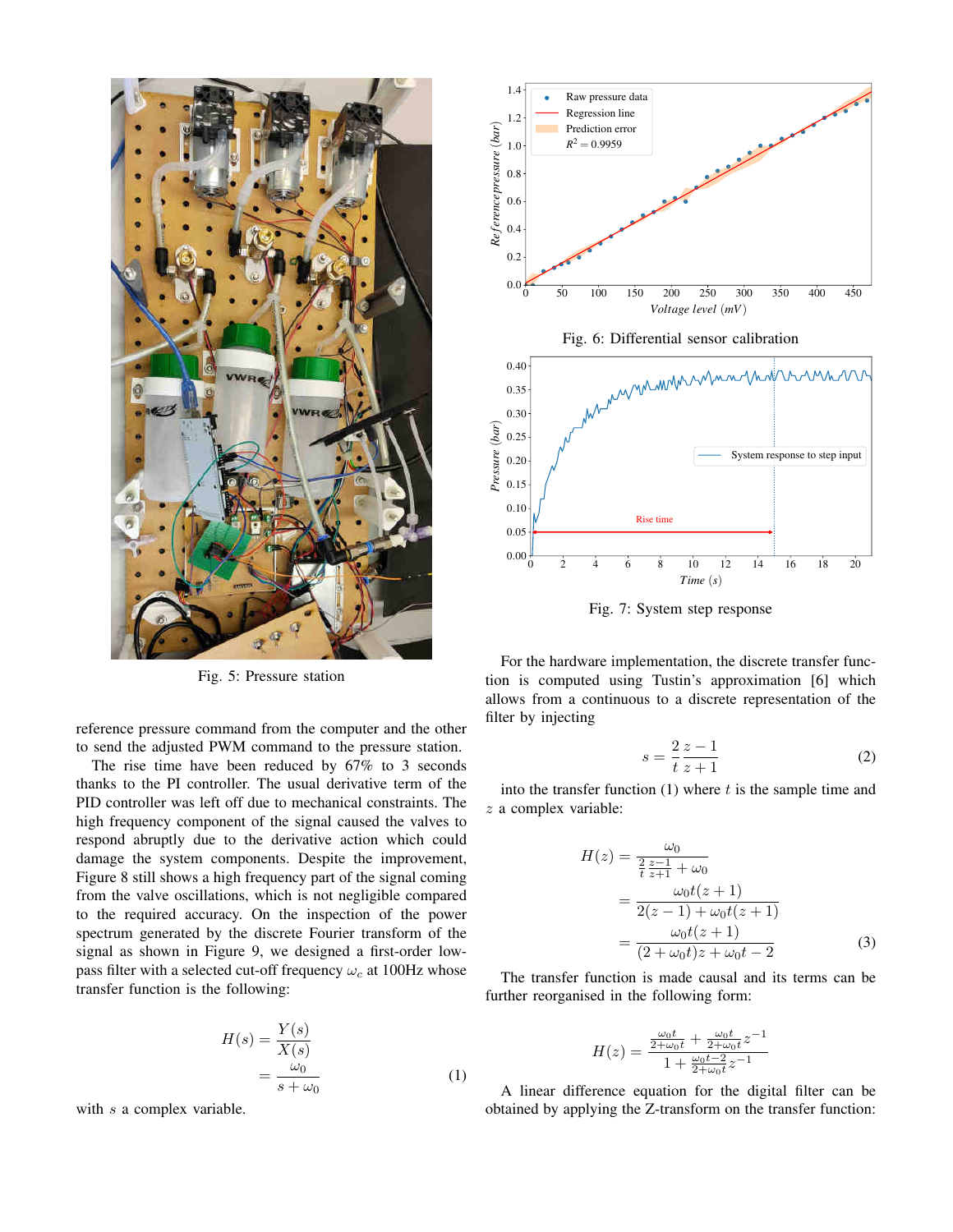

Fig. 9: Power spectrum

$$
(1 + \frac{\omega_0 t - 2}{2 + \omega_0 t})Y[z] = (\frac{\omega_0 t}{2 + \omega_0 t} + \frac{\omega_0 t}{2 + \omega_0 t})X[z]
$$
  

$$
Y[n] + \frac{\omega_0 t - 2}{2 + \omega_0 t}Y[n-1] = \frac{\omega_0 t}{2 + \omega_0 t}X[n] + \frac{\omega_0 t}{2 + \omega_0 t}X[n-1]
$$
  

$$
Y[n] = \frac{\omega_0 t}{2 + \omega_0 t}X[n] + \frac{\omega_0 t}{2 + \omega_0 t}X[n-1]
$$
  

$$
-\frac{\omega_0 t - 2}{2 + \omega_0 t}Y[n-1]
$$
(4)

The recursive equation is applied to the raw measurements before entering the internal controller. Figure 10 shows an example of the resulting system response.

# *C. Radius extraction algorithm*

Compared to other approaches found in the literature we decided to track the radius of curvature itself instead of a reference point. In order to reconstruct the kinematic body of the actuator, we needed to take into account the longitudinal expansion resulting from the bending which directly affects the radius of curvature. We considered a constant curvature of the actuator, e.g. the radius is "constant in space but variable in time" [7].

We mounted the actuator with the tip facing backwards against gravity. The soft body was in front of a black background to facilitate the processing of the images. We used



Fig. 10: Controlled system with first-order low-pass filter.

a C920 Pro HD 720p at 60 FPS for the recordings which was calibrated to our applications and placed in front of the actuator. The radius extraction algorithm as well as the overall data collection system was written in C++.

An image was captured from the video feed and undistorted according to the calibration. To reduce noise and unnecessary details, the image was blurred with a 7x7 kernel matrix and greyed out. We applied a binary threshold to the resulting frame followed by an erosion. The latter is a morphological operation which allows to shrink the shape contained in the image. The skeletonization of the shape was achieved by applying the Zhang-Suen thinning algorithm [8]. However, the processing reduced the video feed down to an average of 4 FPS, well below the 10 Hz requirements. We solved this issue by using a greater kernel with a matrix size of 31x31 in the erosion process, which reduced extensively the pixel number to be processed by the thinning algorithm. Overall, we achieved achieved a steady average of 18 FPS.

We retrieved the m 2D non zero points  $(x_i, y_i)$  for  $i =$  $1, \ldots, m$  from the resulting binary frame that represents the skeleton of the actuator. Under the constant curvature assumption, this skeleton is the arc of a circle of radius  $R$ , whose equation is parameterized as follows:

$$
R^{2} = (x - c_{x})^{2} + (y - c_{y})^{2}
$$
  

$$
R = \sqrt{(x - c_{x})^{2} + (y - c_{y})^{2}}
$$
 (5)

where  $c = (c_x, c_y)$  is the center of the circle.

To fit the circle passing through the set of points, we minimize the squares of the distance between the data points and the fitting circle centered at c. We formulate our objective function as a unconstrained non-linear least square optimization problem: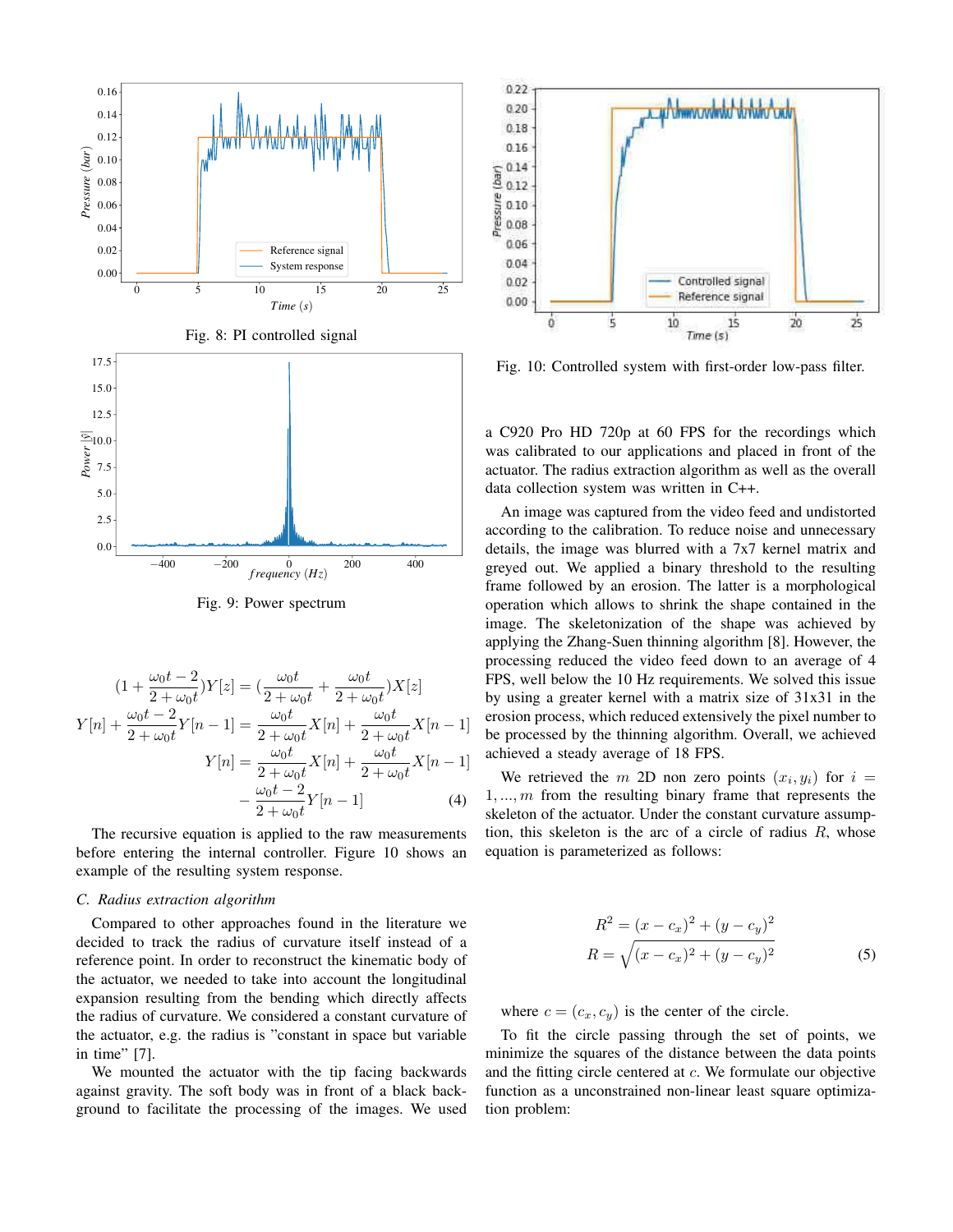

**Radius calculation** 

Fig. 11: Radius extraction process from raw images.

$$
R_i = \sqrt{(x_i - c_x)^2 + (y_i - c_y)^2} \quad for \quad i = i, ..., m
$$
  
*minimize* 
$$
\sum_{i=1}^{m} ||R_i - \hat{R}||^2 \quad with \quad \hat{R} = \frac{1}{m} \sum_{i=1}^{m} R_i
$$
  
(6)

We used Levenberg–Marquardt algorithm [9] for each frame to find the center  $c = (c_x, c_y)$ . The radius of the circle is computed by taking the mean of the radii of each data sample computed with Equation (5) and the found center. The initial guesses used were always the mean of the initial binary coordinates.

A depiction of the entire radius extraction procedure is shown in Figure 11. The process implementation revealed a frame rate lying in the range [11-15], which is the limiting time of the experimental set-up.

## III. RESULTS

In order to test the system and its capabilities, a pseudorandom sequence of pressure inputs was introduced into the system. This allows for the real-time retrieval of a massive amount of data, a sample of which is shown in figure 13. Each data sample is timestamped accordingly.

As shown in Figure 14, each sensor contains its own set of outliers that must be removed during data cleaning. We also notice the appearance of hysteresis effects. This shows the importance of multi-modality in such applications. Indeed, outliers are unavoidable due to environmental or unpredictable

factors but hysteresis effects completely change the determination of the actuator state. Therefore, the perceptual model must account for these exceptions, hence the preference for a data-driven method.



Fig. 12: Experimental set-up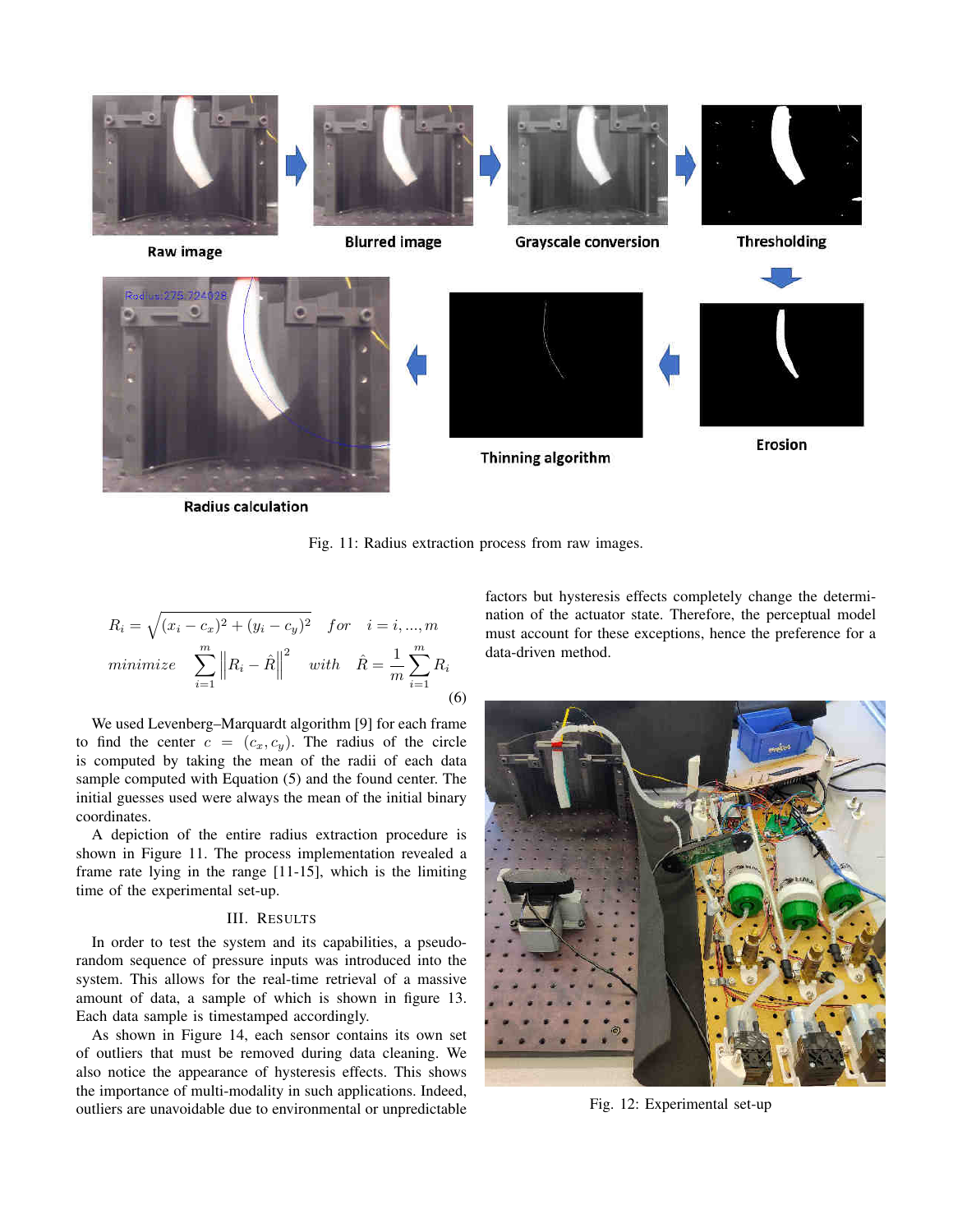

Fig. 13: Sample actuator pressure, strain and radius data over time.



Fig. 14: Direct comparisons of modality samples.

It can be noticed that the different phenomena have nonlinear relationships between them, as expected from the complexity of the phenomena. However, it should be noted that the data collected and the results obtained reflect only the soft actuator designed in this project. The realization of another actuator, even with the same characteristics, will generate new non-linear relations with the same data-driven method.

# IV. CONCLUSION

Unlike their mechanical counterparts, soft robots offer the possibility to exploit the advantages of data-driven techniques instead of the usual theoretical modeling to model their inherently complex dynamics. The current setup demonstrated real-time data recording and processing capabilities. However, some limitations may have been introduced that, if removed,

could have resulted in a more accurate system which includes, but not limited to:

- On one hand, the system would have performed better accuracy with a commercial motion capture system such as OptiTrack instead of handcrafting a recognition algorithm. On the other hand, such system is expensive and deriving useful experiments from a camera permits better replication among the scientific community.
- The pressure sensor resolution was limited to 0.1 bar, which was fairly high when considering to the perceived change of pressure.
- The Levenberg–Marquardt algorithm is an iterative algorithm converging only towards local minimum, which may or may not be a global minimum.

The developed system opens many possibilities for the next